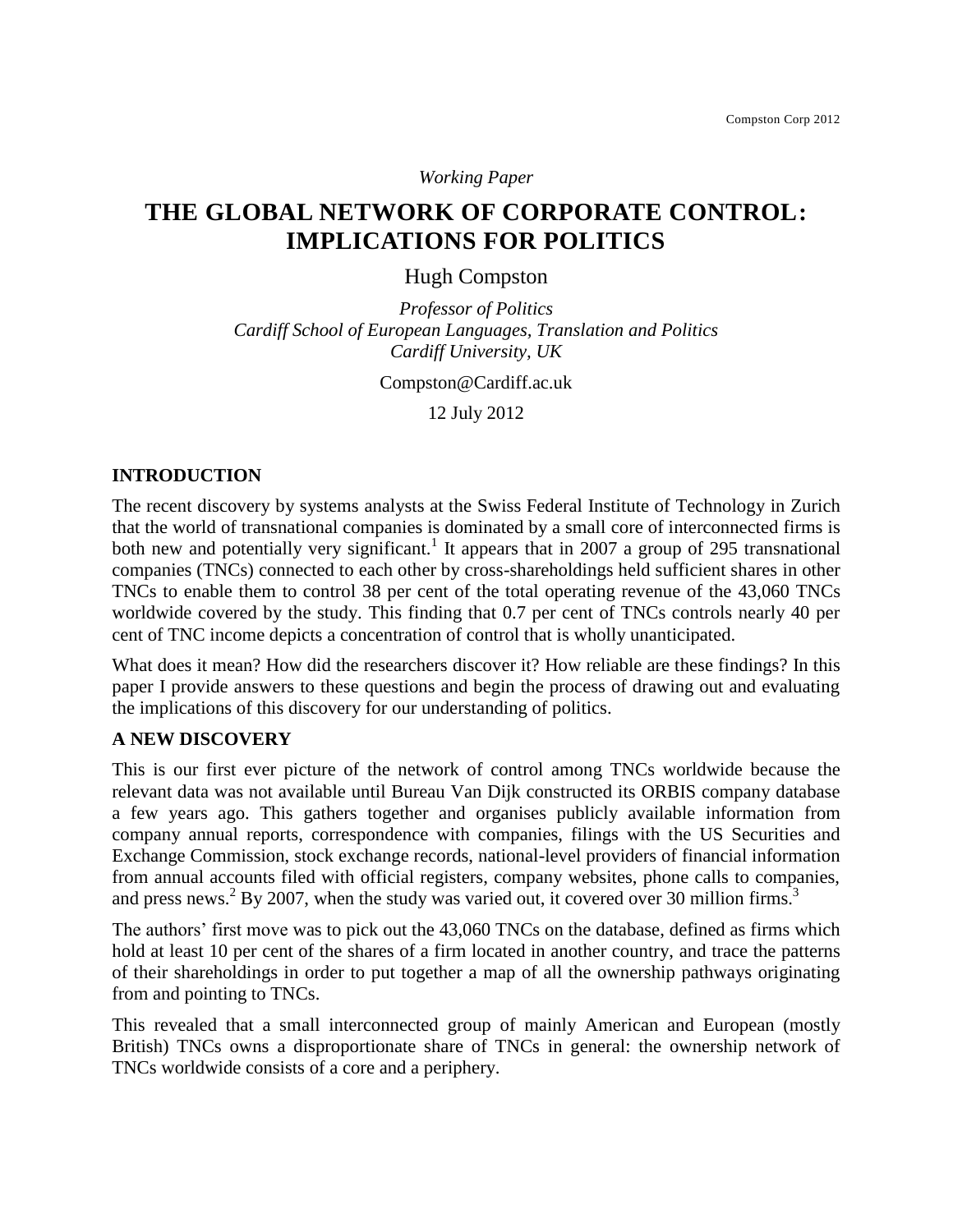The authors use a slightly more complicated version of this structure to organise our understanding of the broad pattern of ownership relations among TNCs: a bow-tie structure. 4

- The knot of the bow tie consists of 295 TNCs connected by a network of crossshareholdings so dense that three quarters of the shares of these CORE firms are owned by other CORE firms. Together the operating revenue of this group of firms constitutes 19 per cent of the total operating revenue of all TNCs put together;
- The right-hand OUT section of the bow tie consists of firms that are owned at least in part by CORE firms but do not themselves have shares in CORE firms. The 6,488 TNCs here account for just under 60 per cent of total global TNC operating revenue;
- The left-hand IN section consists of 282 TNCs that own shares in CORE firms but in which CORE firms themselves do not own shares. These account for just 2 per cent of total global TNC operating revenue.
- The semi-detached tube and tendril (T&T) extensions to the bow tie (the bits that go around your neck) consist of 8,246 TNCs that can be said to be connected to the core by ownership pathways only if you ignore the direction of ownership: if you follow an ownership pathway between the core and these TNCs you find a point at which the firm indirectly owned by one or more CORE firms does not own shares in the next firm but instead is part-owned by this firm. For this reason the ownership pathways do not result in CORE firms owning any shares in T&T firms, or vice versa. T&T firms account for 14 per cent of global TNC operating revenue;
- The 27,569 TNCs that are not connected to the core at all account for just 6 per cent of total global TNC operating revenue.

So we have a core of just under 300 interconnected TNCs that have ownership stakes in about 6,000 other TNCs. Together these CORE and OUT TNCs account for fully 80 per cent of the operating revenue generated by TNCs worldwide. This is a degree of concentration that is quite surprising, even shocking. We knew that some TNCs were more powerful than others, but these findings suggest that the world of TNCs is pretty much under the control of a relatively tiny directorate of elite firms.

But before we jump to this conclusion we need to pause a moment. To what extent do these ownership links represent real control? If you own a few shares in BP, does this give you any control over what BP does? Obviously not. But owning all the shares would unquestionably bring control. Where do you draw the line? What is the minimum percentage of voting shares that enables you to begin to exert real influence over the composition and actions of firm managements?

The authors tackle this question by applying three distinct models for inferring control from ownership. Their preferred threshold model makes the reasonable assumption that ownership of over 50 per cent of a TNC's shares generally brings 100 per cent control. In such cases other shareholders are deemed to have zero control. Where there are no majority shareholders, the percentage of control is deemed to be the same as the percentage of voting shares owned.<sup>5</sup>

This means that the pattern of the network of control defined by the threshold model is the same pattern as the network of ownership apart from the disappearance of links based on minority shareholdings where there is a majority shareholder: the control network is somewhat sparser than the ownership network.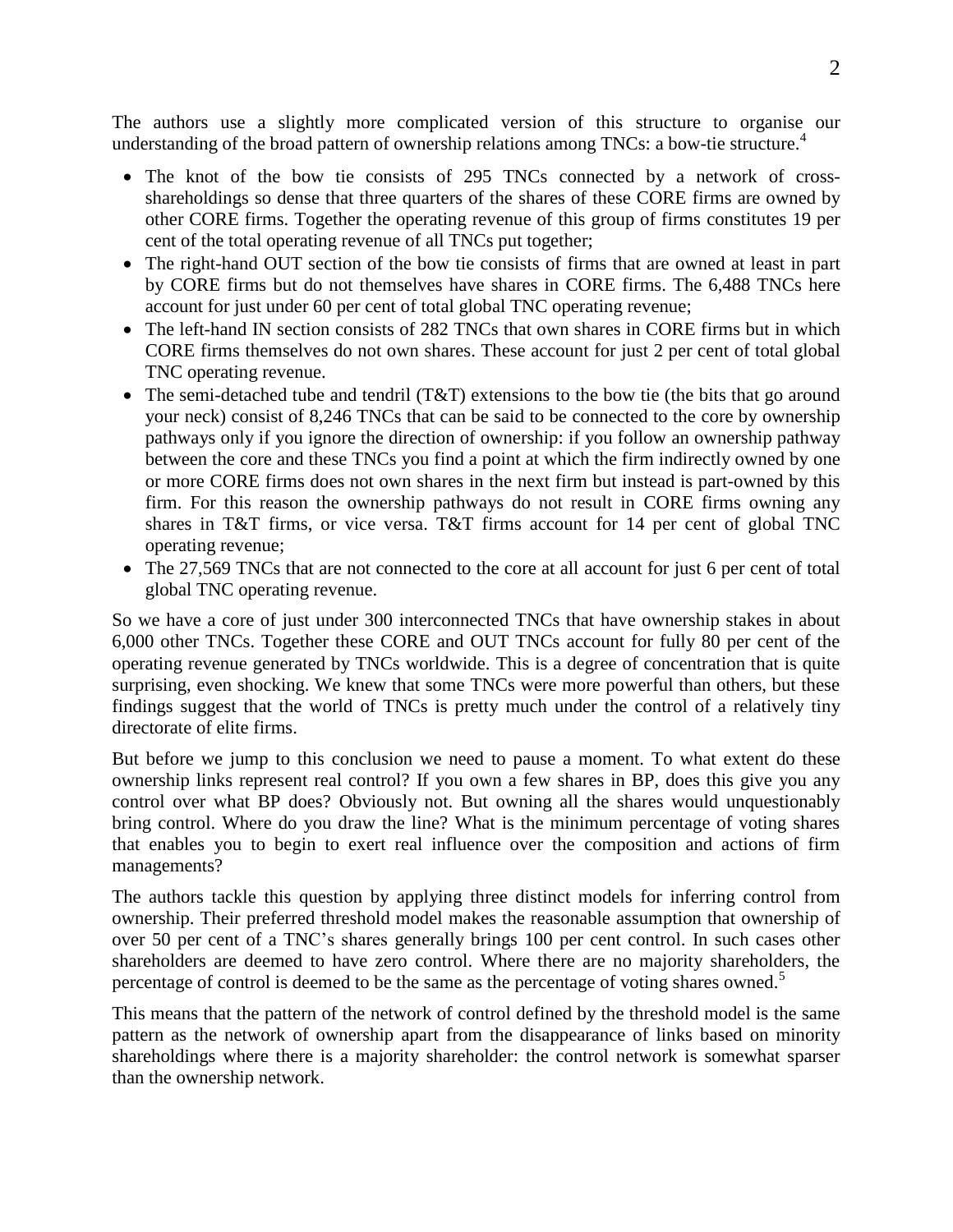The authors then apply the threshold model to the task of measuring the extent to which TNCs control each other, as follows:<sup>6</sup>

- 1. Proceed downstream from each TNC to identify all TNCs in which it has a direct or indirect shareholding and the percentage of voting shares represented by each ownership link;
- 2. Use the threshold model to derive a figure for the percentage of control represented by each link;
- 3. Calculate the percent control held by each TNC in each TNC over which it has some measure of control (downstream TNC) by multiplying the figures for per cent control of all the links connecting them.

But this only gives the percentages of control held by individual TNCs in other individual TNCs. How can these be added together to get an aggregate measure of how much control CORE firms can exert? You can't just average the figures for control because it is not just how many TNCs you control that matters but also how big they are.

The authors' solution is to focus on economic value. This may not be the only possible measure, but it is certainly of interest. The specific measure chosen is their operating revenue: what these firms bring in for their owners. While other measures of economic value might have been chosen instead, such as market capitalisation or sales, operating revenue is undoubtedly an important indicator of economic value.

The calculations for operating revenue controlled by TNCs are based on the threshold model used earlier. If, for example, one TNC has 100 per cent control of another TNC, it is deemed to control 100 per cent of its operating revenue. If the TNC controls 40 per cent, and there is no majority shareholder, it is deemed to control 40 per cent of the downstream TNC's operating revenue. And so the methodology has two further steps: <sup>7</sup>

- 4. Calculate the operating revenue controlled by each TNC in each of the TNCs downstream from it by multiplying the figures for percentage control by the operating revenue of each downstream TNC;
- 5. Obtain a figure for the total operating revenue controlled by each TNC by adding the figures for operating revenue controlled in all downstream TNCs and expressing the result as a percentage of the total operating revenue of all TNCs in the study (note that the TNC's own operating revenue is not included).

This is not the whole story, as we shall see, but it does set out the underlying logic.

Applying this procedure reveals that the operating revenue controlled by CORE firms through their shareholdings is much greater than what they generate through their own activities:<sup>8</sup>

- Although they account for just 19 per cent of the value of global TNC revenue, the 295 CORE TNCs control 38 per cent;
- The 6,500 OUT TNCs, which generate 60 per cent of global TNC operating revenue, control just 1 per cent – that is, the shares they own in other TNCs are not sufficient to enable them to control much at all;
- The 282 IN TNCs, which generate only 2 per cent of global TNC operating revenue, control 30 per cent;
- The 8,000 semi-detached T&T firms control just 10 per cent;
- The 28,000 TNCs that are not connected to the core at all control just 0.2 per cent.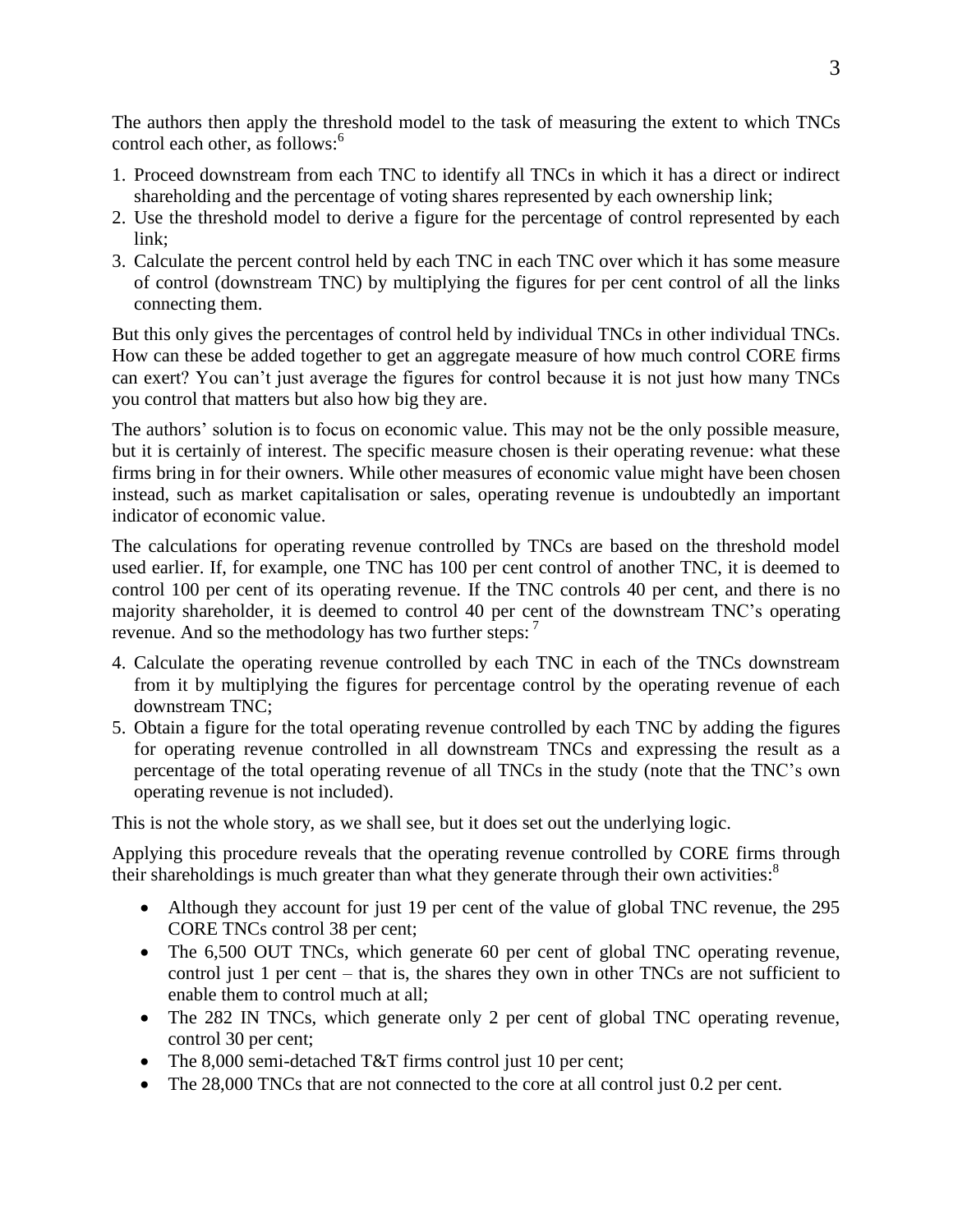The picture which emerges is a very clear one: the world of TNCs is dominated, via ownership relations, by a very small core of just under 300 firms. This corporate elite constitutes just 0.7 per cent of the TNCs in the study.

As well as being powerful collectively, CORE firms are often powerful individually. Seven of the top ten TNCs, which jointly control nearly 20 per cent of total global TNC operating revenue, are CORE firms, and 23 of the top 30. The biggest, Barclays, controls 4 per cent of total global TNC operating revenue all by itself:<sup>9</sup>

- 1. Barclays (CORE, UK)
- 2. The Capital Group Companies (IN, US)
- 3. Fidelity Investments (IN, US)
- 4. AXA (CORE, France)
- 5. State Street Corporation (CORE, US)
- 6. JP Morgan Chase (CORE, US)
- 7. Legal and General Group (CORE, UK)
- 8. Vanguard Group (IN, US)
- 9. UBS (CORE, Switzerland)
- 10. Merrill Lynch (CORE, US)

IN firms can also be big: it is they which take the three non-CORE places in the top ten. These are firms which are independent of the core in the sense that none of their shares are owned by CORE firms. In some cases this is because they are not the sorts of entities that issue shares at all. Some, for example, are state authorities. Others are individuals or families. So to some extent the revealed pattern of ownership and control is a consequence of the nature of the types of economic entities active today.

We also see that 80 per cent of the operating revenue of TNCs worldwide is controlled by just 737 of the 43,060 TNCs covered by the study. These topholders are mostly but not exclusively CORE and IN firms. Most of the biggest topholders are either American or British, and most of the rest are European. The top non-Western (Japanese) firm only gets in at 23.

It is noticeable that financial firms dominate. All of the top ten TNCs are banks or financial firms of some sort. This is hardly surprising, as financial firms are the ones with money to invest both on their own account and on behalf of others. TNCs that actually produce things have their money tied up in production facilities. So once again we can see that there is a certain inevitability about the pattern we see due to the nature of the participants: financial TNCs were always likely to form the basis of one or more cores, being likely to take shareholdings in each other as well as in other types of firms, while industrial TNCs were always likely to end up as OUT firms. Of the 78 banks among the topholders, for instance, 77 are CORE or IN firms, compared to just 10 of the 31 manufacturing firms listed.

So the significance of the study is not so much that there is a core-periphery structure as that there is just one core and that this core is so small and controls so much.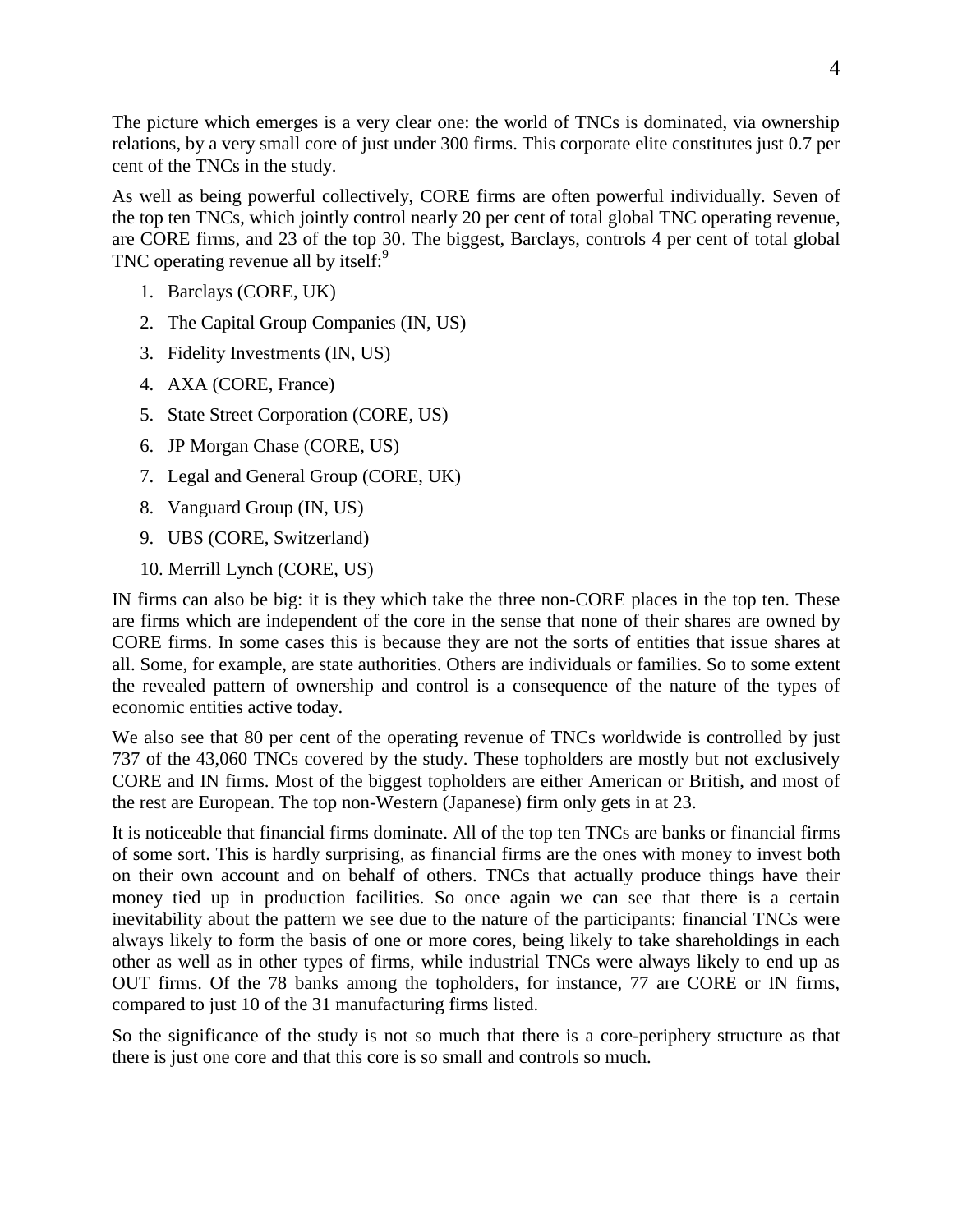#### **HOW RELIABLE ARE THESE FINDINGS?**

The ORBIS database is the best source of information we have for this sort of analysis. It includes more TNCs than any other database and its ownership figures are verified by checking them across different sources.<sup>10</sup> Although the administrative information on which it is based can be incomplete, of poor quality, or internally inconsistent, $11$  shares are legally defined entities that shareholders want accurately recorded, so there are major actors with a strong incentive to ensure that the information is in fact accurately recorded. It is difficult to think of any sources of information that might provide a more accurate picture of shareholdings.

The main problem is missing cases: the number of companies for which Bureau van Dijk has ownership data is much smaller than the total number of firms in the ORBIS database, and ORBIS itself is not universal in its coverage. In 2011 there were 20 million companies in the ownership database compared with 75 million in ORBIS.<sup>12</sup> Although most if not all of the bigger TNCs may well be included in the ownership database, their size making them difficult to miss, it seems unlikely that the analysis includes all TNCs worldwide.

There is also an issue of missing values, as Bureau van Dijk does not claim to have collected all the ownership links of all firms in the ownership database.<sup>13</sup> The study therefore under-estimates the density of links in the ownership network. For this reason it may well under-estimate the number of TNCs that qualify as CORE on account of the density of their ownership links with CORE firms.

To sum up, the data is fairly solid but there isn't enough of it. But it is the best data we have. Previous studies of firm ownership and control have analysed much smaller sets of companies. The seminal study of Berle and Means, for example, analysed 200 American companies.<sup>14</sup> La Porta, Lopez-de-Silanes and Shleifer's study of the 27 richest economies examined 691 firms.<sup>15</sup> Faccio and Lang analysed 5,232 corporations in 13 West European countries.<sup>16</sup> Gadhoum, Lang and Young looked at  $3,607$  American corporations.<sup>17</sup> And the missing cases/values problem cannot be circumvented by analysing a random sample of TNCs instead because any such sample would need to be drawn from the underlying population of TNCs, for which the best approximation is the set of TNCs included in ORBIS.

The main problem with the methodology is that the models for inferring control from ownership all lead the authors to over-estimate the density of the network of control. This is because all three ascribe some measure of control to shareholdings that are so small that there is no way that they can enable their owners to exert any control in practice. Can ownership of, say, 0.2 per cent of a company's shares enable one to exert control over that company? Obviously not. The study therefore over-estimates the extent to which CORE firms control other firms, including each other. For this reason a more realistic picture may well reveal that the core is smaller and weaker than depicted in the study. It might even reveal that there is no single central core at all.

One obvious remedy for this bias would be to amend the authors' threshold model to ascribe zero control to all shareholdings below a certain level. This need not be 50 per cent because a stake as low as 20 per cent, or even 10 per cent, can be enough to bring effective control of a company when no other shareholders have significant holdings.<sup>18</sup>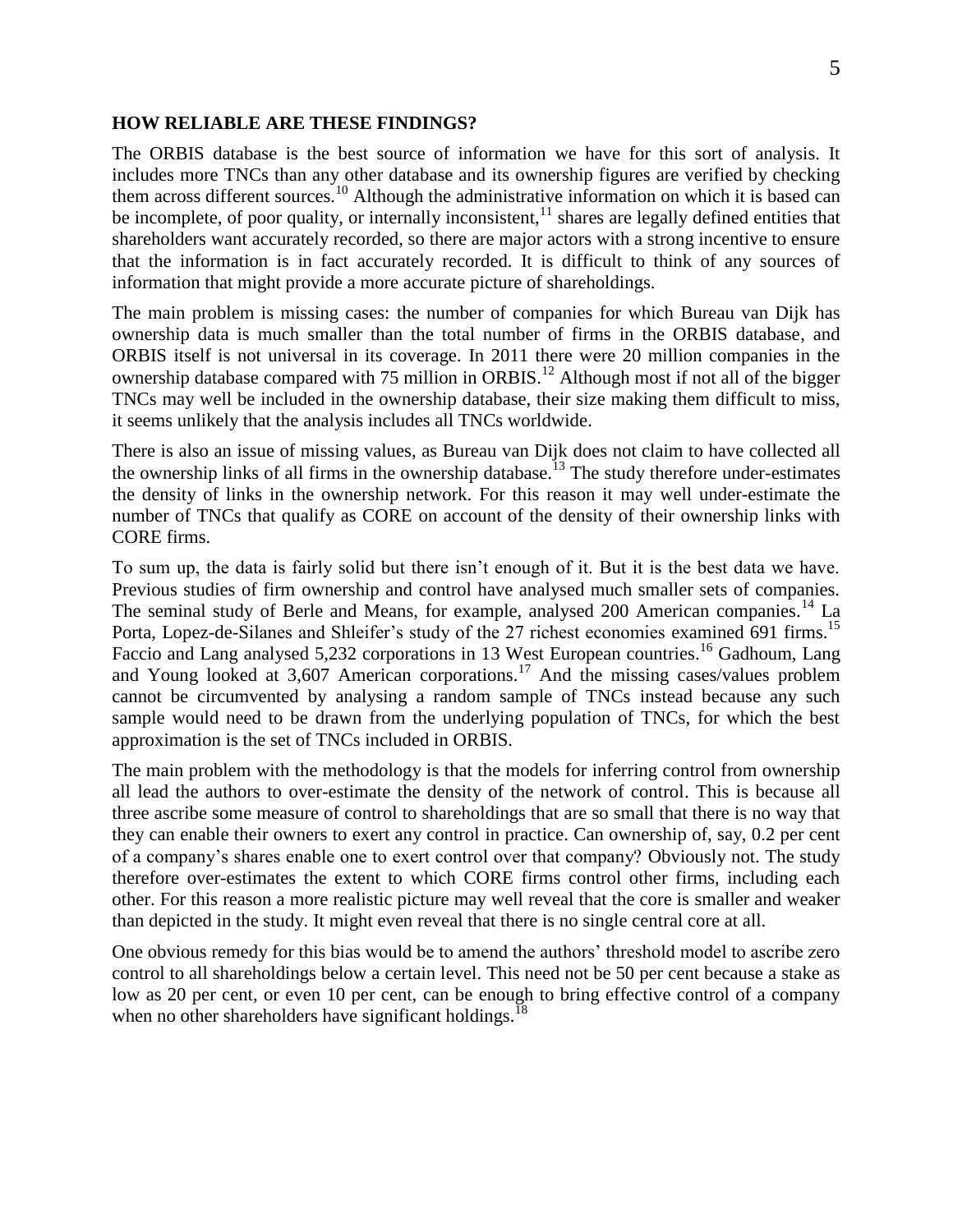The other problems are technical and affect the figures for percentage control rather than the pattern of the control network.

First, the authors point out that their method overestimates the operating revenue controlled by firms that are either part of cycles (including cross-shareholding structures) or upstream of cycles.<sup>19</sup>

Cross-shareholdings exist when two companies have shares in each other. The problem is best illustrated by an example. If A owns 50 per cent of the shares in B, and B and C own majority shareholdings in each other, the algorithm that traces control links will go from A to B to C to B to C to B to C and so on, thus over-estimating the operating revenue controlled directly by B and indirectly by A.

Cycling structures are similar but involve more companies. The authors found several types:

- $\bullet$  A  $\rightarrow$  B  $\rightarrow$  C  $\rightarrow$  A
- $A \leftrightarrow B \rightarrow C \rightarrow A$
- $\bullet$  A $\leftrightarrow$  B $\leftrightarrow$  C $\rightarrow$  A
- $A \leftrightarrow B \leftrightarrow C \leftrightarrow A^{20}$

In such cases the algorithm that calculates how much operating revenue a TNC controls will proceed around the circuit(s) indefinitely and thereby inflate the figures for the revenue controlled by these firms and thus by firms upstream of them.

The authors' solution is to remove all the ownership links that point back towards the shareholding TNC before performing the calculation.<sup>21</sup> In the cross-shareholding example this means removing the link from C to B, so that the calculation counts  $A \rightarrow B$  and  $B \rightarrow C$  but not  $C \rightarrow B$ . In the cycling examples it means removing all backward facing links as well as the forward facing link from C to A. It seems clear that this does eliminate the problem.

The second problem is that the method of calculation results in TNCs that own shares in core firms but in which core firms do not have shares – IN firms - being credited with controlling all the operating revenue of all the firms in which, directly and indirectly, they have shares regardless of the percentages of voting shares involved.<sup>22</sup> However it is unclear why this should happen. It is also unclear how the authors deal with this problem.

Enterprises of this nature are seldom perfect. Data is rarely complete and methodological problems often require workarounds and compromises. This study is no exception. Yet the data is generally solid and the methodology mainly sound. The only significant problem is the overestimation of the number of control links among TNCs, as this may have led to the identification of a pattern of control that is different from what would have been generated by a more realistic methodology.

Having said this, the core-periphery pattern that emerges from the analysis is so clearcut that it seems unlikely that reality is much different: the core may be bigger or smaller, and control more or less operating revenue, but it seems unlikely that the basic core-periphery structure that we see is merely an artefact of imperfect data or research methods. Pending replication of the study using a better methodology, and in the absence of any competing findings, it is therefore reasonable to accept these results as the most accurate picture that we have to date of the structure of ownership and control among TNCs.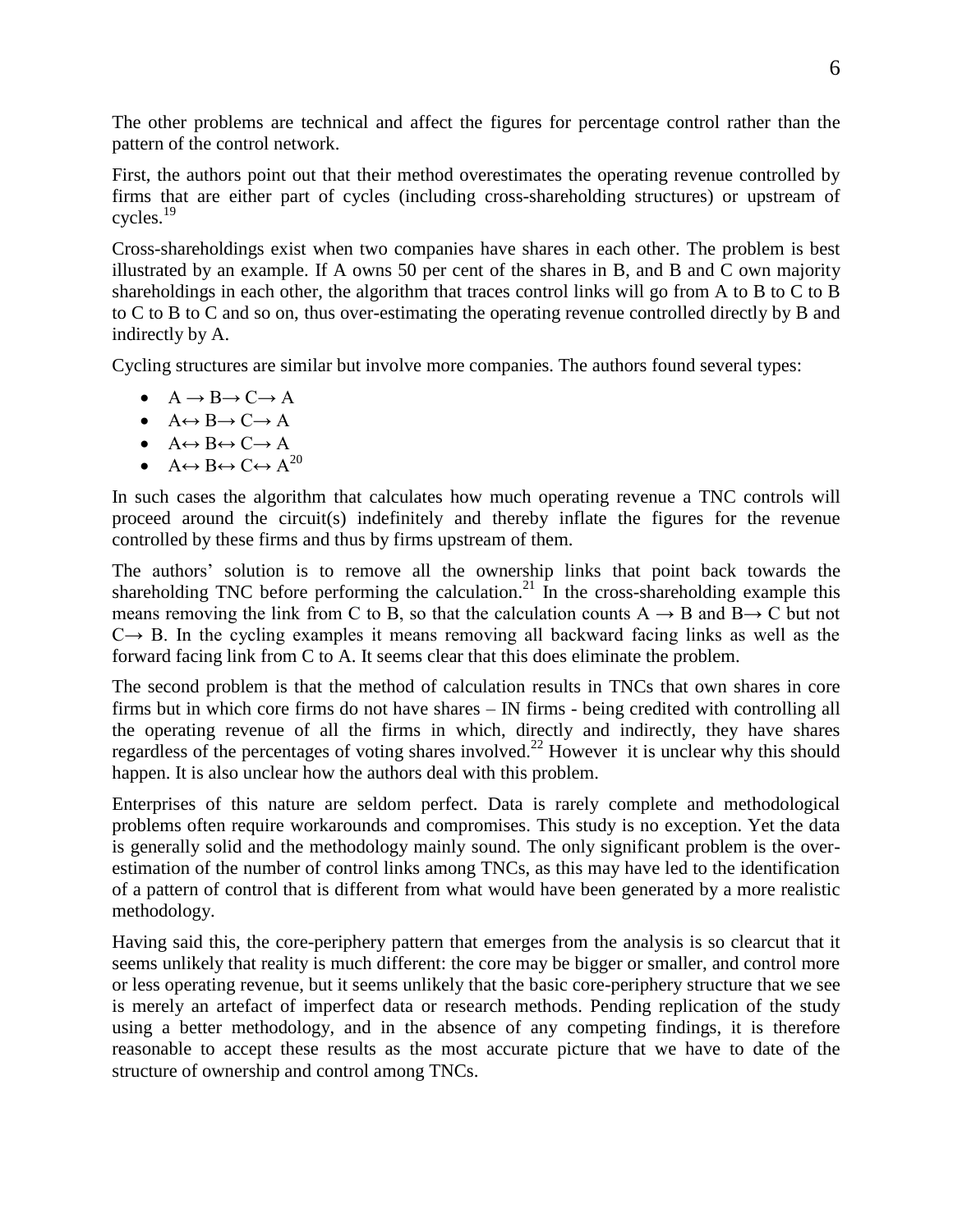#### **POLITICAL IMPLICATIONS**

The finding that such a large proportion of TNCs is controlled by such a small and cohesive group of firms is completely new. Some may have suspected it but until now there has been little evidence. Previous studies have focused on the national level, and have often specifically excluded  $TNCs$ <sup>23</sup>

What does it mean? Does it indicate that there is a united cabal of CORE TNCs that deliberately coordinate their actions with those of the TNCs they control? This seems unlikely. The authors have established that CORE TNCs have the power to influence many other TNCs but they have not shown – and do not claim - that they actually exercise this power.

On the other hand, the idea that CORE TNCs have control of other TNCs but never use it is also absurd. So we must expect that CORE TNCs do have some degree of influence on the TNCs they control, and possibly on each other as well.

If so, how would this work?

One way would be by causing a homogenisation of views and actions among CORE and OUT TNCs. If a CORE firm controls an OUT firm or another CORE firm, it can oust the managements of these firms if they step too far out of line. They may also be able to intervene directly in management decisions. This means that over time the views and actions of controlled firms will tend to become more similar to those of the firms that control them.

It follows that we should expect the policy preferences of CORE and OUT firms to become more similar over time. Government policies relating to business are a constant focus of attention for TNCs as they try to get the best deal they can from governments. It would be surprising if any homogenising effect left attitudes to government policies untouched. We should therefore expect the policy preferences of OUT firms to become more CORE-like, and the preferences of CORE firms to converge.

The longer the core has been in existence, the more pronounced one would expect this effect to be. And it is possible that the core has existed for a long time. Although we have no evidence on this, and no doubt firms enter and leave the core on a regular basis, it is noticeable that the core is dominated by firms based in the current and former centres of world power: the US and Europe. This association with political power may be no accident, in which case a TNC core associated with Europe and the US may have existed for decades if not longer.

To the extent that the policy preferences of CORE TNCs and their controlled TNCs converge, we would expect them to become more likely to react similarly to what national governments do. One consequence of this could be a tendency to shift investment in the same direction at the same time in response to policy developments. This would mean bigger investment flows in response to the actions of governments and therefore bigger rewards for governments that do what TNCs want and more severe sanctions for those that don't.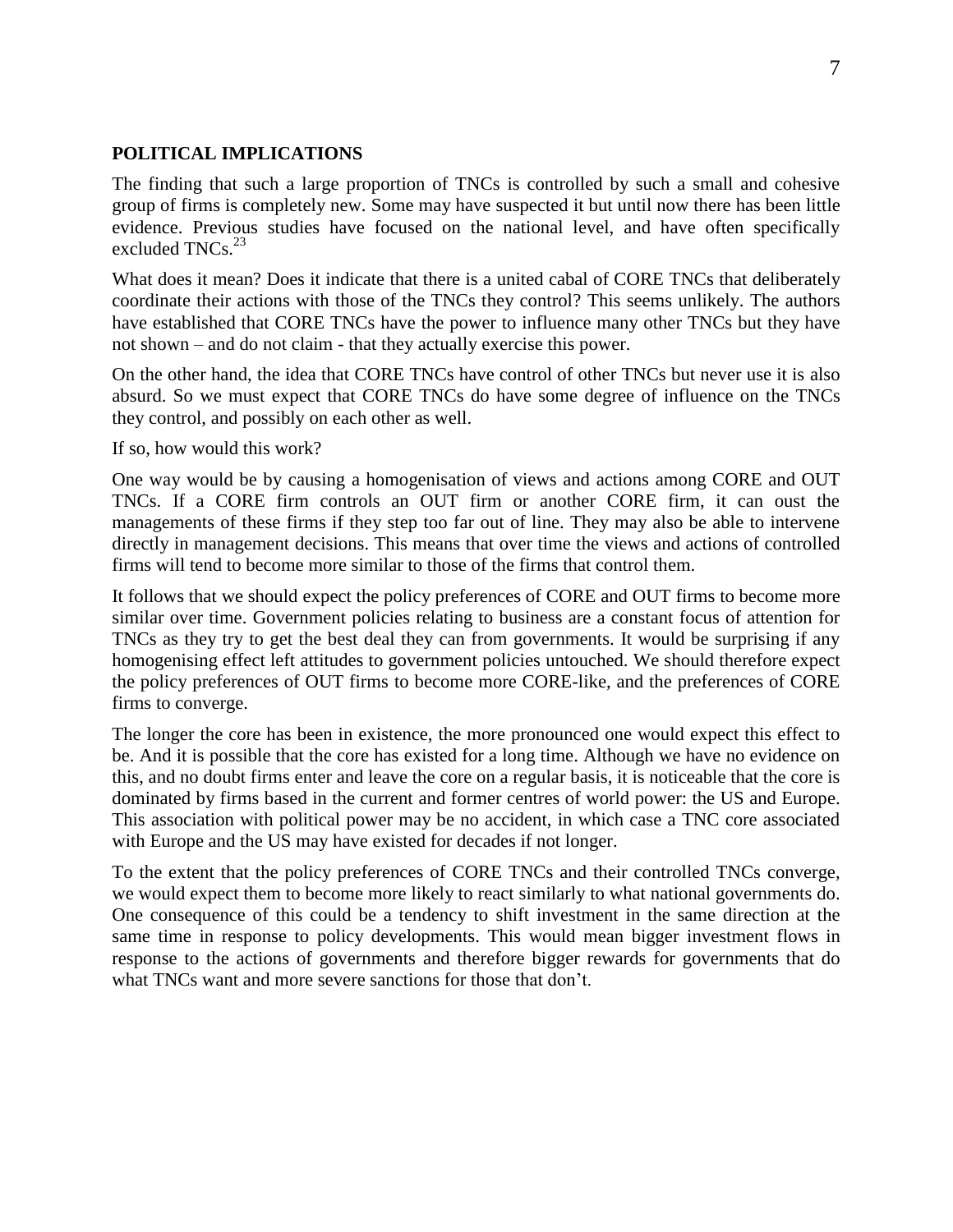#### **DO CORE TNCS IN FACT HAVE SIMILAR POLICY PREFERENCES?**

So there is good reason to believe that the relations of control among CORE and OUT firms result in distinctive core policy lines. But do they in reality? One way in which we can check this is by looking at TNC membership of major business organisations.

If the world of TNCs is dominated by CORE TNCs, we should expect core policy views to be the orthodoxy within mainstream business organisations such as the Business Roundtable in the US, the European Roundtable of Industrialists, and the International Institute of Finance. It follows that we should expect a higher proportion of CORE and OUT TNCs than independent TNCs – IN and T&T firms - to be members of such organisations.

This proposition was put to the test in a modest way by looking at the membership in business organisations of the set of topholding TNCs that together control 80 per cent of global TNC income.<sup>24</sup> To do this, two categories of TNCs were compared: core TNCs in a broad sense, consisting of CORE and OUT TNCs, and independent TNCs, defined as IN and T&T TNCs. Of the 737 topholders, 176 are core in this broad sense (147 CORE plus 29 OUT) while 561 are independent (342 IN plus 219 T&T). This means that core TNCs constitute 24 per cent of topholders while independent TNCs constitute 76 per cent. If we remove state authorities, individuals and families from the dataset, on the grounds that we would not expect these to be members of business organisations at all, the proportion of core firms rises to 28 per cent while the proportion of independent firms falls to 72 per cent.

It follows that if the proportion of core topholders who are members of a mainstream business organisation is the same as the proportion of independent topholders who are members - the null hypothesis - then on average we should expect about three independent topholders to be members for each core topholder.

The policy line hypothesis is therefore that the proportion of core topholders who are members of relevant business organisations is significantly higher than a third of the number of independent topholders who are members of the same organisations. Ideally this would be tested using indicators of statistical significance, but these are not appropriate because the relevant data does not meet the conditions necessary for these indicators to be applicable. For this reason a simpler criterion is used: if the number of core topholders who are members exceeds the number of independent topholder members, the hypothesis is considered to be confirmed in the sense of not having been disconfirmed.

Relevant business organisations can be divided into two main types. First, CEO clubs: the Business Roundtable (BRT) and Financial Services Roundtable (FSRT) in the US, and the European Roundtable (ERT) and the European Financial Services Roundtable (EFSRT) in Europe. These are mainstream organisations in the sense that within their areas there are no rival CEO roundtables. Second, other establishment business organisations: the International Institute of Finance (IIF), the Bilderberg Conferences, the World Economic Forum (WEF) and the Trilateral Commission. Other business organisations that might seem to be relevant, such as the International Chamber of Commerce and the World Business Council for Sustainable Development, are disregarded because it is not clear that they are mainstream. Employers' federations such as BusinessEurope are omitted because TNC membership of these is indirect via industry and national federations.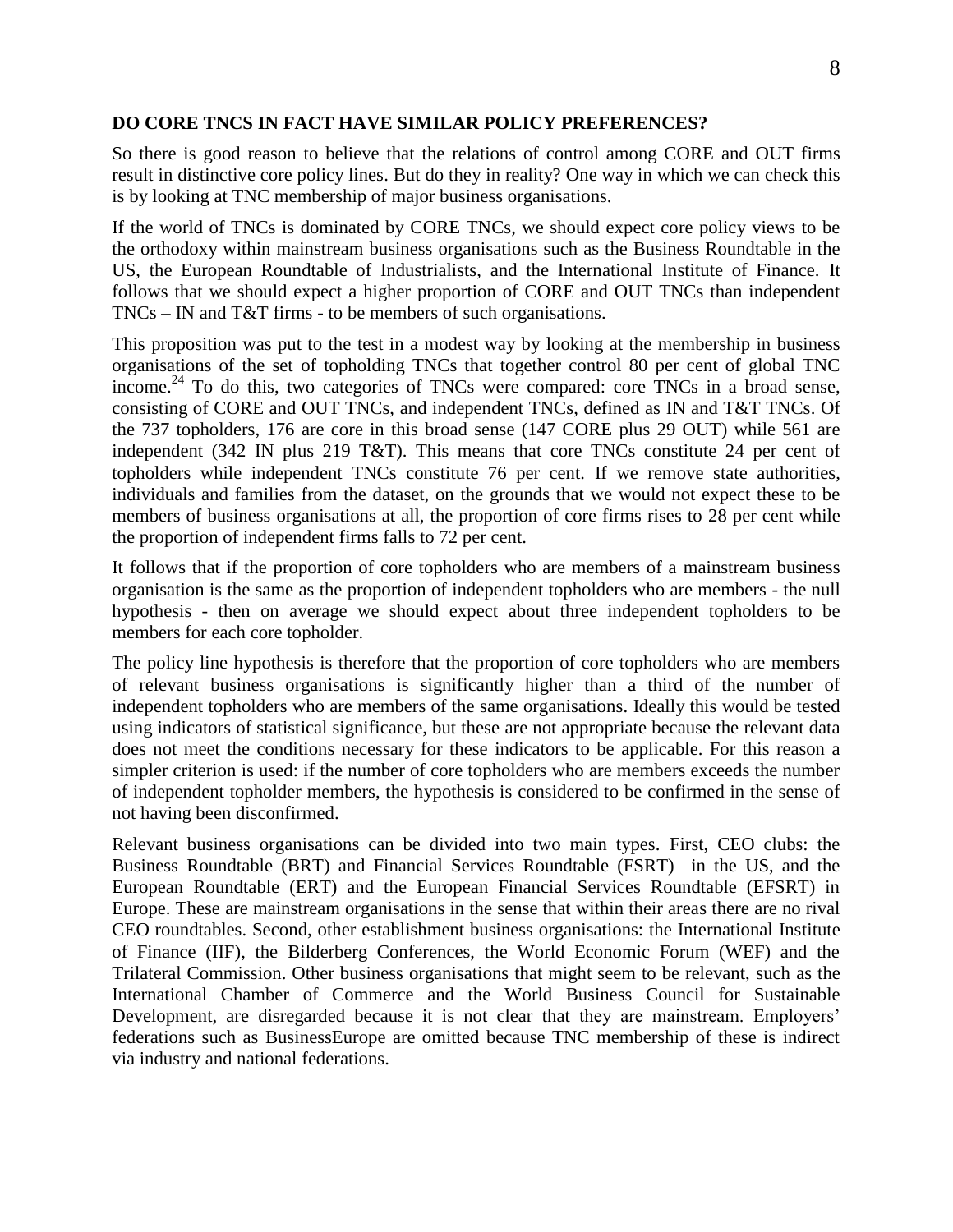So are there more core than independent topholders among the members of these organisations? Table 1 shows that the answer is yes, in all cases.

| Business organisation                         | Number<br>core<br>members | of Number<br>of<br>independent<br>members | <b>Hypothesis</b><br>confirmed? |
|-----------------------------------------------|---------------------------|-------------------------------------------|---------------------------------|
| Business Roundtable 2012                      | 11                        | 2                                         | Yes                             |
| European Roundtable 2008                      | 9                         |                                           | <b>Yes</b>                      |
| <b>Financial Services Roundtable 2009</b>     | 26                        |                                           | Yes                             |
| European Financial Services Roundtable 2012   | 16                        | $\theta$                                  | Yes                             |
| IIF members 2011 (associates in parentheses)  | $45 (+5)$                 | $6 (+11)$                                 | Yes                             |
| IF Board 2011<br>$\overline{a}$               | 14                        | 2                                         | <b>Yes</b>                      |
| World Economic Forum Industry Partners 2012   | 41                        | 16                                        | Yes                             |
| WEF Strategic Partners 2012<br>$\blacksquare$ | 24                        | 4                                         | Yes                             |
| Bilderberg Steering Committee 2012            | 4                         |                                           | Yes                             |
| <b>Trilateral Commission 2008</b>             | 35                        | 3                                         | Yes                             |

**Table 1. Core and independent topholder members of business organisations**

Figures are for 2008 or 2009 where possible in order to match time period with that covered by the study.

Could these figures be the result of a country effect? Perhaps we are really looking at an essentially European network of coordinated firms that, as part of their coordination, naturally turn to business organisations. But we have already dismissed this possibility: core TNCs are overrepresented in business organisations in both the US (Business Roundtable and Financial Services Roundtable) and Europe (European Roundtable, European Financial Services Roundtable).

Another possibility is that core TNCs are over-represented in business organisations due to their size. A further possibility is that it is banks and other financial TNCs that dominate business organisations, so that core TNCs are over-represented because they are disproportionately financial firms. These two hypotheses were tested simultaneously by controlling for both sector and size. First, NACE codes were used to restrict the set of topholders analysed to financial TNCs. Second, core and independent financial topholders were matched according to the proportion of worldwide TNC operating revenue they control: each independent TNC was allocated a similarly sized core TNC until the eligible core TNCs (the ones that were a similar size to independent TNCs) ran out. The remaining unallocated independent TNCs were then removed from the dataset. The result was a set of 30 matched US financial topholders (15 core, 15 independent) and 44 matched European financial topholders (22 core, 22 independent).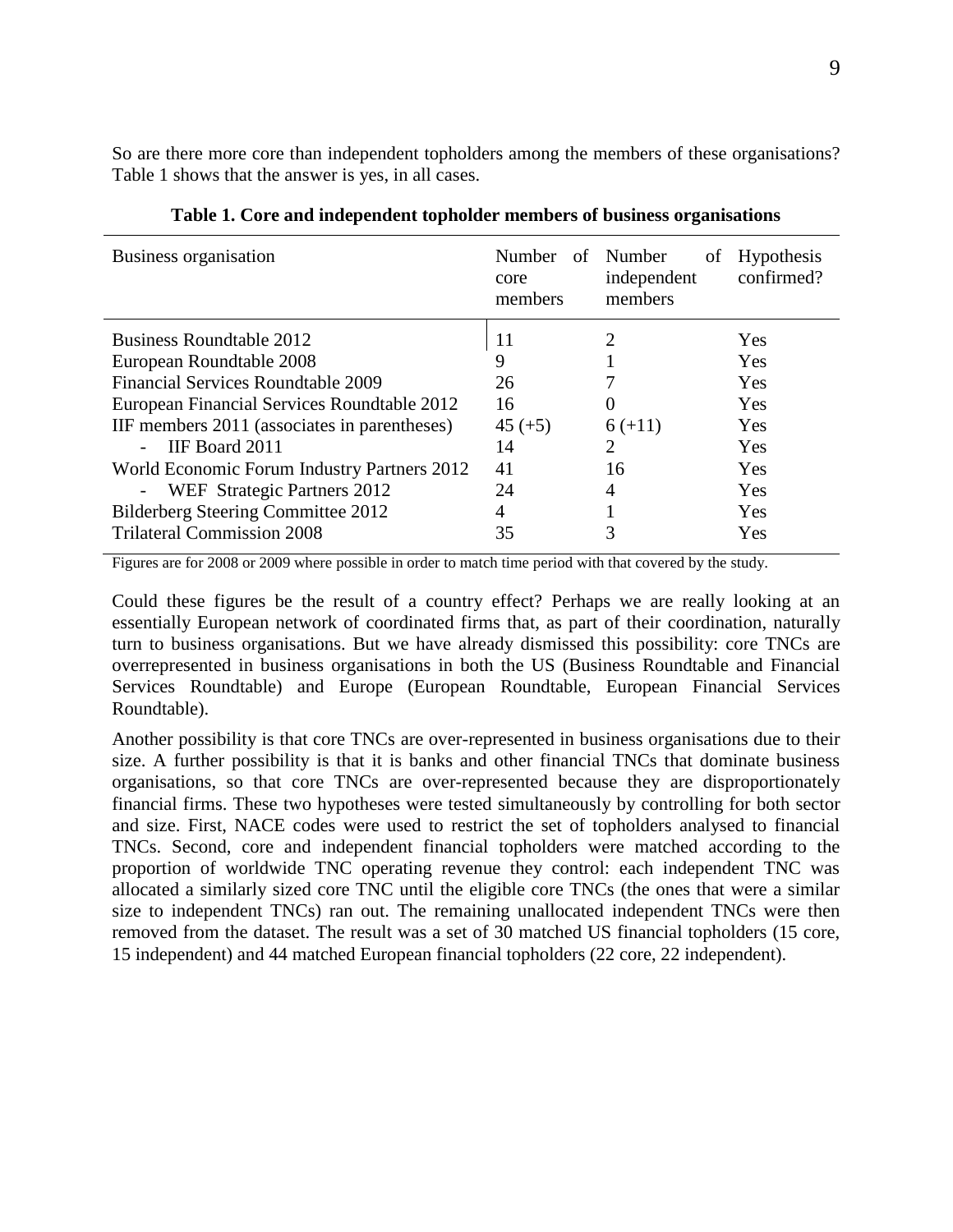It is clear from Table 2 that core TNCs are still over-represented even when size and sector are controlled.

| Business organisation                           | Number of Number<br>core<br>members | independent<br>members | of Hypothesis<br>confirmed? |
|-------------------------------------------------|-------------------------------------|------------------------|-----------------------------|
| <b>Financial Services Roundtable 2009</b>       |                                     |                        | Yes                         |
| European Financial Services Roundtable 2012     | 2                                   |                        | Yes                         |
| International Institute of Finance Board 2012   | 5.                                  |                        | Yes                         |
| International Institute of Finance members 2012 | 16                                  |                        | Yes                         |

| Table 2. Core and independent financial topholder members of business organisations |
|-------------------------------------------------------------------------------------|
|-------------------------------------------------------------------------------------|

Whichever way we look at it, the proportion of core topholders who are members of business organisations is far greater than their proportion of topholders as a whole. Although it is important not to exaggerate the significance of this finding, as the number of TNCs included in the analysis is relatively small, it is exactly what we would expect if the core has developed distinctive policy lines and these have become the orthodoxy within these business organisations.

# **ARE CORE TNC BOARDS LINKED AS WELL?**

The second and final test relates back to the core-independent distinction itself. If this distinction is a meaningful one, we should to expect core TNC boards of directors to have more extensive links with other core TNCs than with independent TNCs. This is because (1) CORE firms would be expected to nominate directors with core views to their own boards and to the boards of the firms they control, and (2) such people are more likely to have pre-existing links with core than independent TNCs.

This does not mean that we would expect no links to independent firms at all. The boundary between core and independent TNCs is not rigid or policed but instead changes all the time as shares are bought and sold. This means that ownership ties do not change in lockstep with the appointment or retirement of directors. At any one time one would expect boards of core TNCs to include directors with links to firms that were core when the directors were appointed but are now independent, for example. There is also the fact that the authors' model of control overstates the number of control links among TNCs and therefore very likely over-estimates the number of CORE firms. Mismatches also occur because, as we shall see, the data on board membership is more recent than the data used to establish ownership links, so that it is probable that some TNCs that were core at the time of the ownership study had become independent by the time the board data was collected, while some hitherto independent TNCs had joined the core.

If the core-independent distinction is a meaningful one, therefore, we should expect board interlocks between core TNCs to predominate but not to the complete exclusion of ties between core and independent firms.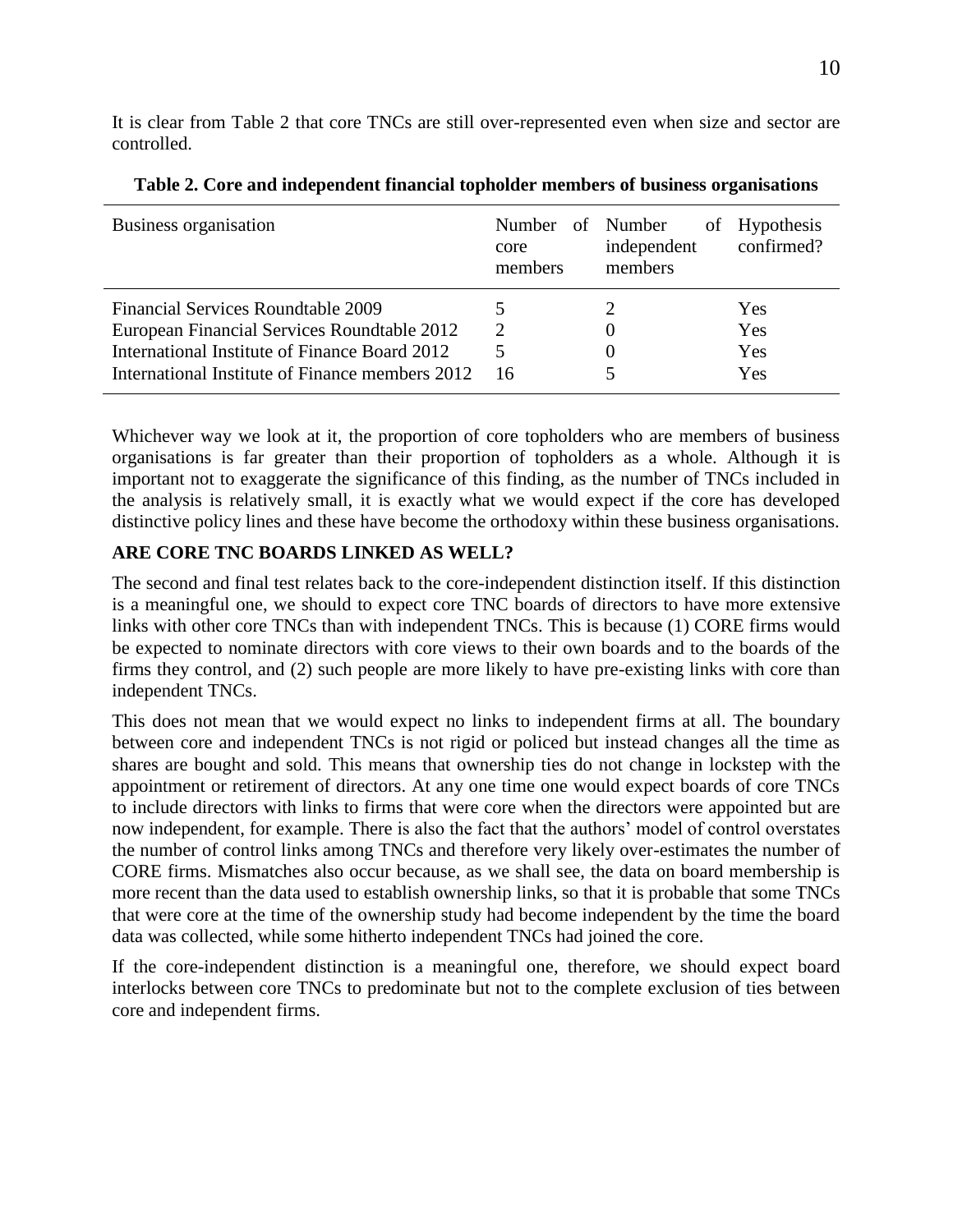But is this the case? Although it has not yet been possible to test this proposition on all 737 topholders, let alone all 43,060 TNCs in the ORBIS database, it was possible to carry out a small-scale test. Banks were chosen as the objects of analysis (NACE 6512) because they are economically important, well-represented among topholders, and topical. Restricting attention to banks also enables sectoral effects to be controlled.

If director selection by core topholder TNCs is unrelated to whether candidates are affiliated to core or independent topholders, we would expect CORE topholder bank boards to have core/independent links in roughly the same proportion as the distribution of core and independent TNCs in the list of 737 topholders, namely three links to independent firms for every one link to a core firm. This is the null hypothesis.

But testing this is not straightforward. Simply counting links and calculating the overall ratio of core to independent links would give companies with numerous links a disproportionate effect on the result. Controlling for the number of links per company, by calculating the ratio of core to independent links for each firm and then taking the mean of these ratios, runs up against the problem of zeros in the denominator of the ratio for banks that lack any links to independent topholders.

For this reason the test relates to the relative number of CORE bank boards in which core links outnumber independent links rather than vice versa. If independent links are three times as common as core links – the null hypothesis - we would expect independent links to outnumber core links in a majority of CORE topholder bank boards. Although most of the independent links could be piled up in just a few bank boards, leaving a majority of boards dominated by core links, this is not very likely.

Finding that core links outnumber independent links in a majority of such boards would cast at least some doubt on the null hypothesis. Finding that such boards are three times as numerous as boards with mostly independent links would cast significant doubt on the null hypothesis. Finding that such boards are ten times as numerous would constitute very strong evidence that the null hypothesis should be rejected.

The test consisted of checking the company affiliations of all directors of all CORE topholder banks against the list of 737 topholders using information from Bankscope, a subset of the ORBIS database.<sup>25</sup>

Where an exact company name match was found, the core/independent status of this company was noted. Affiliations to particular companies were only noted once for each bank board regardless of how many directors shared these affiliations. Cases where boards had the same number of links to core and independent companies were omitted in order to keep the underlying test logic as clear as possible.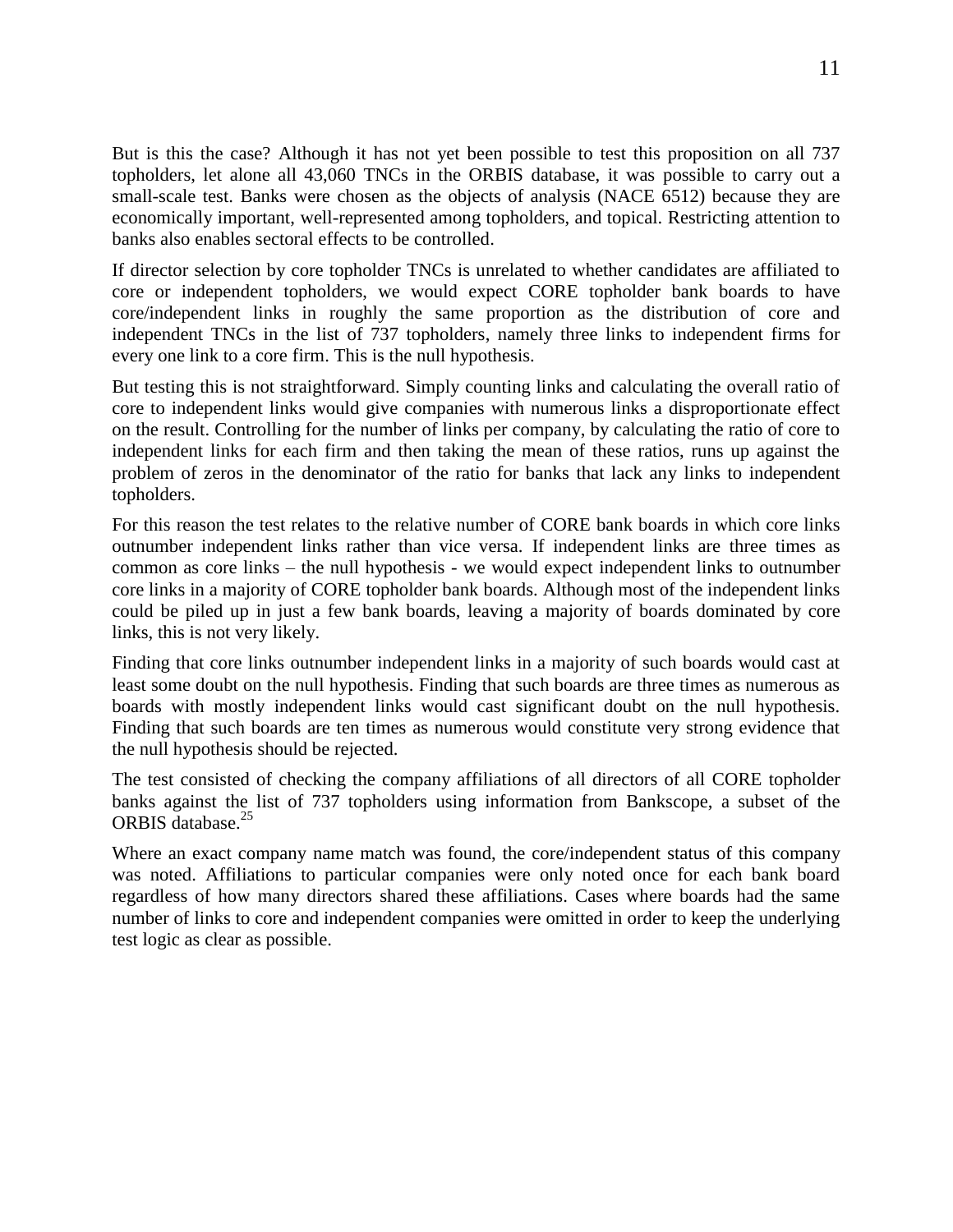Table 3 shows that a big majority of CORE bank boards – 24 compared with 5 – had more links with core than independent topholders.

Although again it is important not to place too much reliance on these results, due to the small number of TNCs analysed, this is exactly what we would expect if the core-independent distinction matters.

#### **Table 3. CORE topholder bank board affiliations with other topholder TNCs**

| Type of affiliation                           | Number of links |
|-----------------------------------------------|-----------------|
| Exclusively core                              | 12              |
| More core than independent                    | 12              |
| More independent than core                    |                 |
| Exclusively independent                       | $\overline{A}$  |
| Number of banks for which result calculated   | 29              |
| No directors affiliated with other topholders | 13              |
| Information not available                     | 5               |
| Topholder now controlled by another firm      | 5               |
| Equal numbers of core and independent links   | 4               |
| Total number of banks                         | 56              |

Source: Vitali, Stefania, James B. Glattfelder, and Stefano Battiston (2011), 'The network of global corporate control', *PLOSOne*, http://www.plosone.org/article/info%3Adoi%2F10.1371%2Fjournal.pone.0025995 (open access journal); Bankscope, May 2012; list of 737 topholders from database used by Vitali, Glattfelder and Battiston (2011), http://ethz.focproject.net/viewer/tnc

Topholders are classified as *core* if they are coded as either CORE or IN in the ownership study, and as *independent* if they are coded as either IN or T&T.

Where a bank was listed more than once for the same date, the first entry was selected. Information on directors was taken from the 'boards of directors' list where available. Failing that, the 'supervisory board' list was used. Otherwise the 'all boards and committees' list was consulted. Board composition in 2011 is examined because information for 2007 is not consistently available for all banks.

Where the names of topholders were similar but not exactly the same as the names of companies with which directors had links, company websites were checked to determine whether it was the same company, or at least a company in the same group.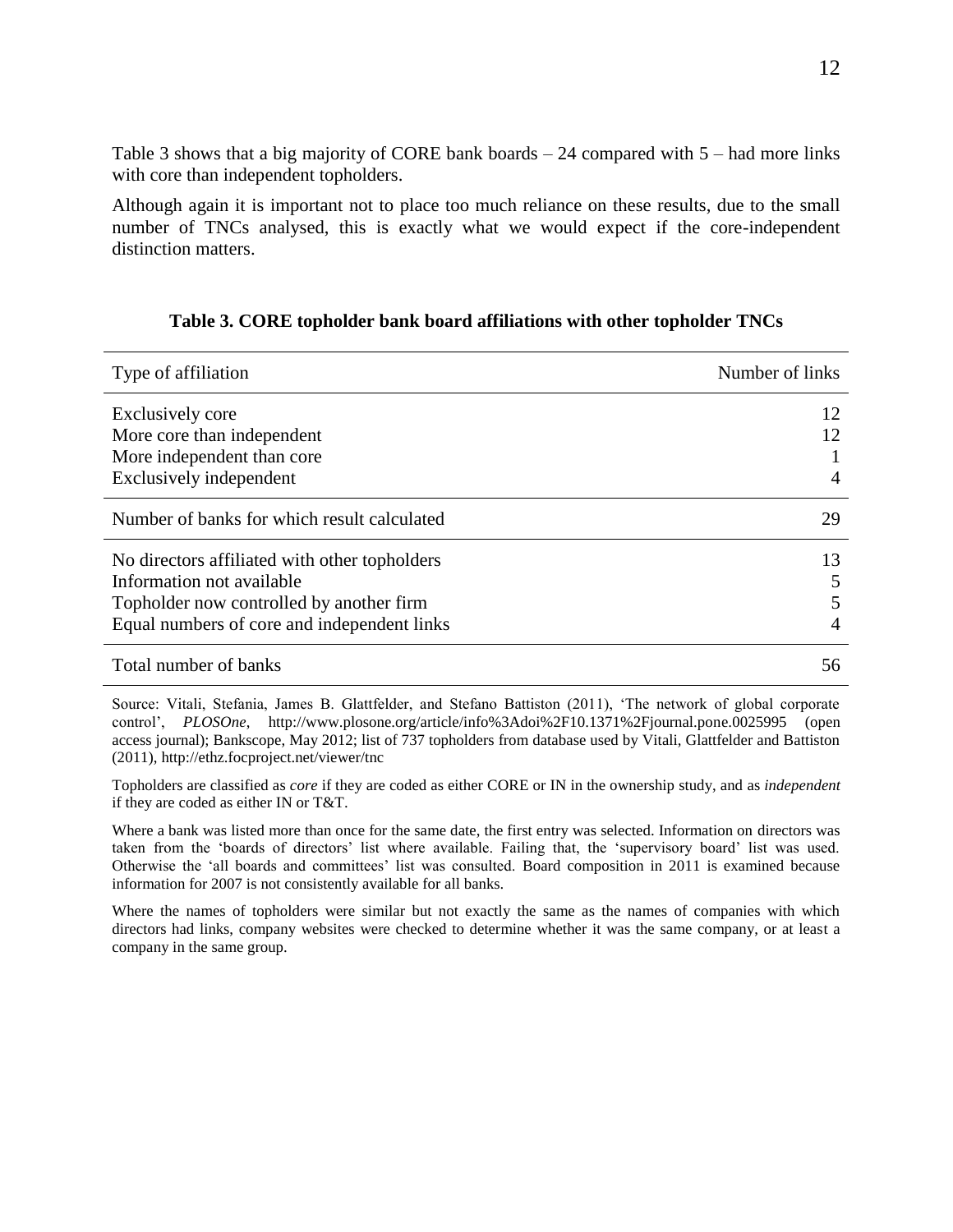## **A GLOBAL CORPORATE ESTABLISHMENT?**

So what do we make of all this? Here are a few preliminary observations.

We have a sophisticated empirical study which indicates that TNCs globally are dominated by just under 300 mostly financial TNCs. Admittedly these results are biased by problems with data and method, but the revealed pattern of ownership and control is so clearcut that it seems very unlikely that it is merely an artefact of the data or methods used. It is important, of course, to note that firms can also influence each other by means such as market power, provision or withholding of loans, and dependence relations created by their relative positions in commodity chains.

This pattern of ownership and control can be readily explained:

- Some firms have money to invest in shares, in particular banks and other financial entities, while others issue shares in order to obtain money to invest in production. It is therefore not surprising that there is a distinction between CORE and IN firms, on the one hand, and OUT firms on the other;
- The enormous shareholdings of many CORE and IN firms can be explained by the financialisation of business that has taken place over the past two decades or so;
- The existence of a single core of interconnected firms can be explained by globalisation, that is, by the idea that separate national cores (where they exist) are progressively amalgamating – from which it follows that the core would be expected to grow as globalisation proceeds further.

One implication of the observed pattern is convergence in the policy views of core TNCs. A quick analysis of the membership of major business organisations suggests that core dominance of TNCs in general has led to the development of distinctive core policy views that have become the orthodoxy in mainstream business organisations. And a look at whether the boards of core TNCs are linked more to each other than to other TNCs suggests that while the boundary between the core and rest may be ill-defined, it is meaningful.

Although it is a bit early to place much reliance on these findings, they do provide considerable empirical support for the idea that Vitali, Glattfelder and Battiston have discovered something real and something that matters: a global corporate establishment that is not formally organised but does have shared policy views, spokespeople (the business organisations dominated by core TNCs) and, given their shared policy views, quite possibly a tendency to take concerted action in relation to governments and other public authorities.

There are three main ways forward from here. The first is to replicate the study using current data to see if we get a result that is consistent with that of Vitali, Glattfelder and Battiston. This would also enable us to employ a more realistic model of control. The second is to explore further what these findings are actually telling us by relating them to leading theories of political economy and by subjecting them to further empirical tests. The third is to use theories of political causation to explore further what these findings imply for our understanding of politics, the economy and society more generally, before subjecting these too to empirical testing.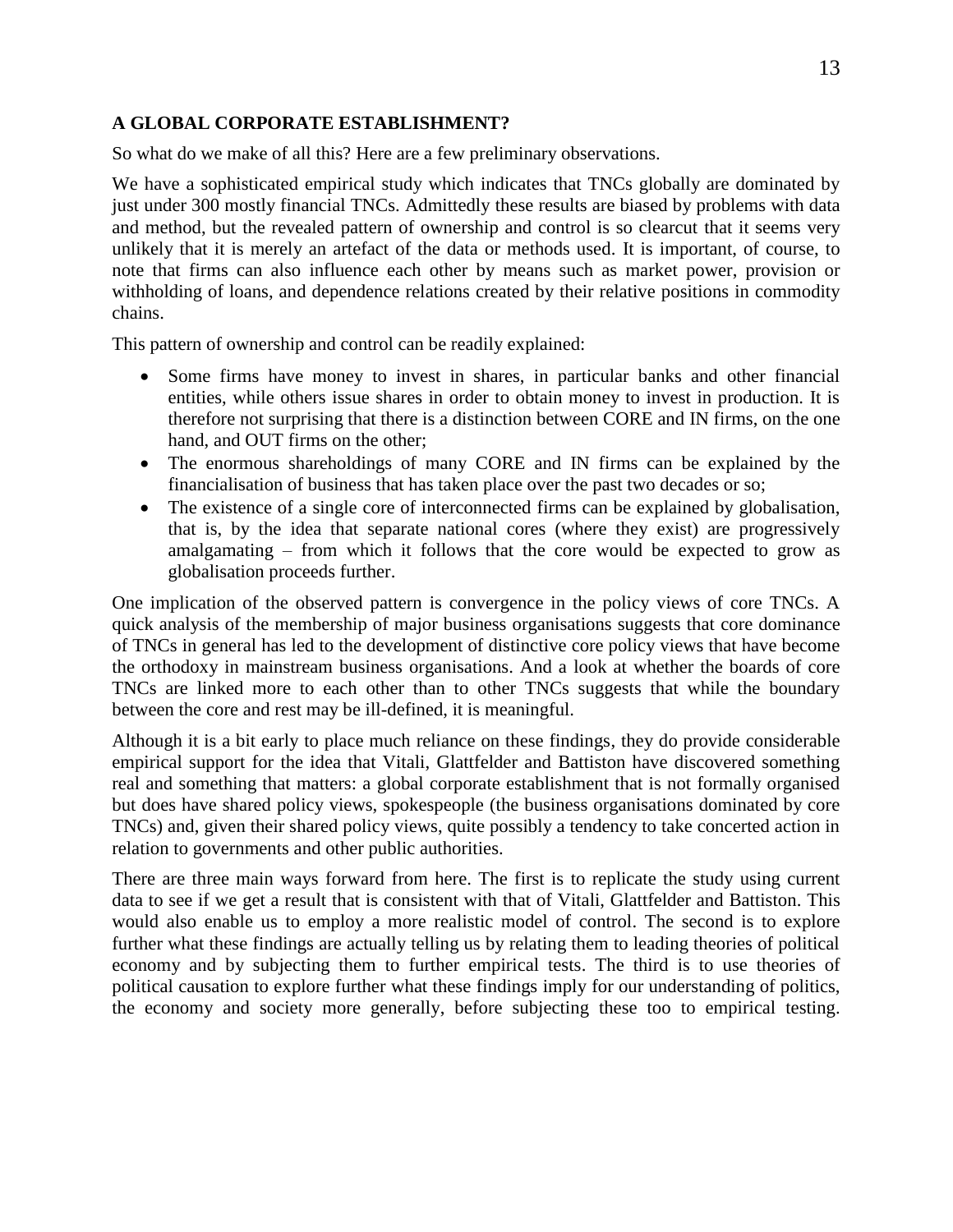$\overline{a}$ 

9 Glattfelder, James (2010), *Ownership Networks and Corporate Control: Mapping Economic Power in a Globalized World*, doctoral dissertation, [http://e-collection.library.ethz.ch/eserv/eth:2007/eth-2007-02.pdf,](http://e-collection.library.ethz.ch/eserv/eth:2007/eth-2007-02.pdf) pp. 113- 115.

<sup>10</sup> Ribeiro, S., S. Menghinello and K.D. Backer (2010), 'The OECD ORBIS Database: Responding to the need for firm-level micro-data in the OECD', *OECD Statistics Working Papers,* 2010/1, OECD Publishing[, http://www.oecd](http://www.oecd-ilibrary.org/economics/the-oecd-orbis-database_5kmhds8mzj8w-en)[ilibrary.org/economics/the-oecd-orbis-database\\_5kmhds8mzj8w-en,](http://www.oecd-ilibrary.org/economics/the-oecd-orbis-database_5kmhds8mzj8w-en) p.13.

11 Pinto Ribeiro, S., S. Menghinello and K.D. Backer (2010), 'The OECD ORBIS Database: Responding to the need for firm-level micro-data in the OECD', *OECD Statistics Working Papers,* 2010/1, OECD Publishing, [http://www.oecd-ilibrary.org/economics/the-oecd-orbis-database\\_5kmhds8mzj8w-en,](http://www.oecd-ilibrary.org/economics/the-oecd-orbis-database_5kmhds8mzj8w-en) p.12

<sup>12</sup> Bureau Van Dijk, *Bankscope*, User guide – BvD Ownership Database – Introduction, accessed via Cardiff University subscription.

<sup>13</sup> Bureau Van Dijk, *Bankscope*, User guide – BvD Ownership Database – Type of link / Active or Archived, accessed via Cardiff University subscription.

<sup>14</sup> Berle, Adolf A., and Gardiner C. Means (1932/1967), *The Modern Corporation and Private Property*, revised

edition, New York: Harvard, Brace and World, Inc., p.84.<br><sup>15</sup> La Porta, Rafael, Florencio Lopez-de-Silanes, and Andrei Shleifer (1999), 'Corporate ownership around the world', *Journal of Finance* 54(2), pp. 472, 475.

<sup>16</sup> Faccio, Mara, and Larry H.P. Lang (2002), 'The ultimate ownership of Western European corporations', *Journal of Financial Economics* 65, p.365. 17

 Gadhoum, Yoser, Larry H.P. Lang, and Leslie Young (2005), 'Who controls US?', *European Financial Management* 11(3), p.343.

<sup>18</sup> See, for example, La Porta, Rafael, Florencio Lopez-de-Silanes, and Andrei Shleifer (1999), 'Corporate ownership around the world', *Journal of Finance* 54(2), p.476; Faccio, Mara, and Larry H.P. Lang (2002), 'The ultimate ownership of Western European corporations', *Journal of Financial Economics* 65, p.369; Gadhoum, Yoser, Larry H.P. Lang, and Leslie Young (2005), 'Who controls US?', *European Financial Management* 11(3),

p.339.<br><sup>19</sup> Vitali, Stefania, James B. Glattfelder, and Stefano Battiston (2011), 'The network of global corporate control', *PLOSOne*, http://www.plosone.org/article/info%3Adoi%2F10.1371%2Fjournal.pone.0025995 (open access

journal), p.3. 20 Glattfelder, James (2010), *Ownership Networks and Corporate Control: Mapping Economic Power in a Globalized World*, doctoral dissertation, [http://e-collection.library.ethz.ch/eserv/eth:2007/eth-2007-02.pdf,](http://e-collection.library.ethz.ch/eserv/eth:2007/eth-2007-02.pdf) p.98. <sup>21</sup> Vitali, Stefania, James B. Glattfelder, and Stefano Battiston (2011), 'The network of global corporate control',

*PLOSOne*, http://www.plosone.org/article/info%3Adoi%2F10.1371%2Fjournal.pone.0025995 (open access

<sup>&</sup>lt;sup>1</sup> Vitali, Stefania, James B. Glattfelder, and Stefano Battiston (2011), 'The network of global corporate control', *PLOSOne*, http://www.plosone.org/article/info%3Adoi%2F10.1371%2Fjournal.pone.0025995 (open access journal). I would like to thank James Glattfelder for his advice on interpreting the findings of this article. 2

Bureau Van Dijk, *Bankscope*, User guide – BvD Ownership Database – Information Collection, accessed via Cardiff University subscription.

<sup>3</sup> Bureau Van Dijk (2007), *ORBIS*, http://www.bvdinfo.com/Products/Company-Information/International/Orbis 4 Glattfelder, James (2010), *Ownership Networks and Corporate Control: Mapping Economic Power in a* 

*Globalized World*, doctoral dissertation, [http://e-collection.library.ethz.ch/eserv/eth:2007/eth-2007-02.pdf,](http://e-collection.library.ethz.ch/eserv/eth:2007/eth-2007-02.pdf) p.100. 5 Glattfelder, James (2010), *Ownership Networks and Corporate Control: Mapping Economic Power in a* 

*Globalized World*, doctoral dissertation, [http://e-collection.library.ethz.ch/eserv/eth:2007/eth-2007-02.pdf,](http://e-collection.library.ethz.ch/eserv/eth:2007/eth-2007-02.pdf) p.50. <sup>6</sup> Glattfelder, James (2010), *Ownership Networks and Corporate Control: Mapping Economic Power in a Globalized World*, doctoral dissertation, [http://e-collection.library.ethz.ch/eserv/eth:2007/eth-2007-02.pdf,](http://e-collection.library.ethz.ch/eserv/eth:2007/eth-2007-02.pdf) pp.21,

<sup>52.</sup> 7 Glattfelder, James (2010), *Ownership Networks and Corporate Control: Mapping Economic Power in a Globalized World*, doctoral dissertation, [http://e-collection.library.ethz.ch/eserv/eth:2007/eth-2007-02.pdf,](http://e-collection.library.ethz.ch/eserv/eth:2007/eth-2007-02.pdf) pp.21, 93, 106, 113.

<sup>8</sup> Glattfelder, James (2010), *Ownership Networks and Corporate Control: Mapping Economic Power in a Globalized World*, doctoral dissertation, [http://e-collection.library.ethz.ch/eserv/eth:2007/eth-2007-02.pdf,](http://e-collection.library.ethz.ch/eserv/eth:2007/eth-2007-02.pdf) pp.100, 133.